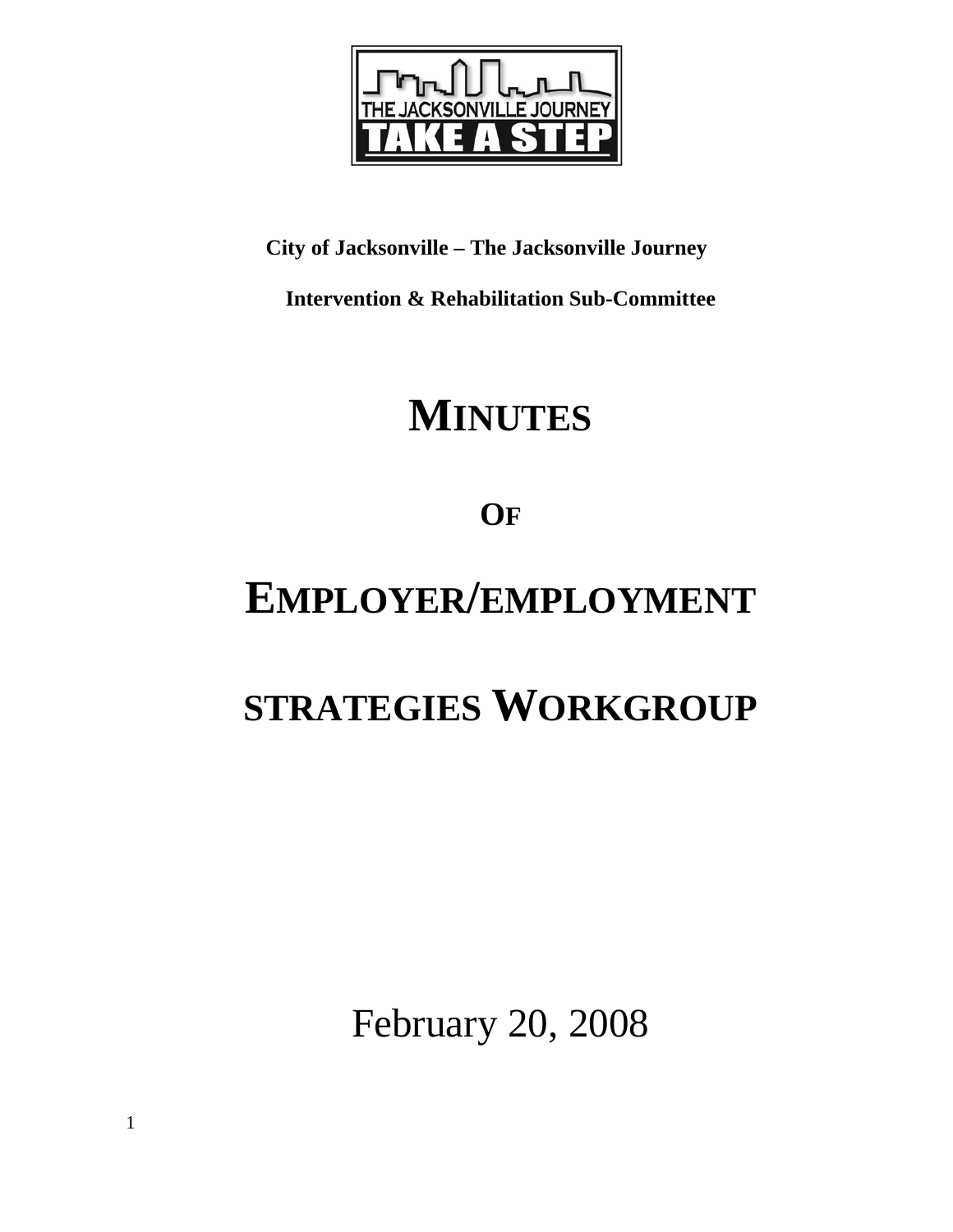## **The Jacksonville Journey – Intervention & Rehabilitation**

## **Sub-Committee**

## **Employer/Employment Strategies Workgroup**

### **February 20, 2008**

### **3:30 p.m.**

**PROCEEDINGS before the Jacksonville Journey – Intervention & Rehabilitation Sub-Committee, Employer/Employee Strategies Workgroup taken on Wednesday, February 20, 2008, Edward Ball Building, 8th Floor, Room 851 – 214 N. Hogan Street, Jacksonville, Duval County, Florida commencing at approximately 3:30 p.m.** 

 **Adult Re-Entry Strategies Workgroup** 

**Lad Daniels, Chair Bob Baldwin, Member Ray Reid, Member Karen Bowling, Member Sharon Kirkland, Member**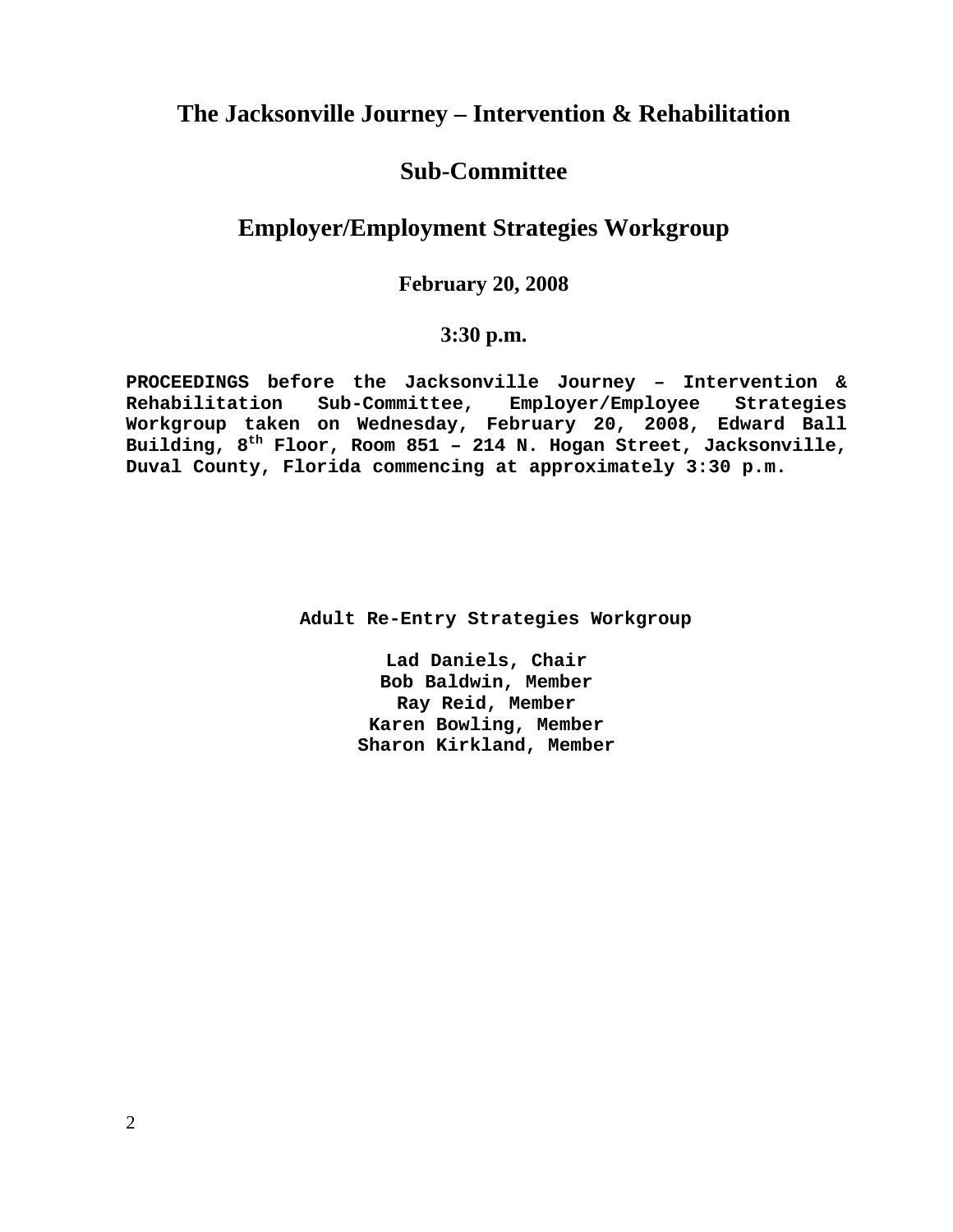### **APPEARANCES**

#### **COMMITTEE CHAIRS & MEMBERS:**

LAD DANIELS, Chair BOB BALDWIN, Member

#### **ABSENTEE MEMBERS:**

Ray Reid, Member Karen Bowling, Member Sharon Kirkland, Member

#### **STAFF:**

Shawn Jeror

## **OTHERS PRESENT:**

None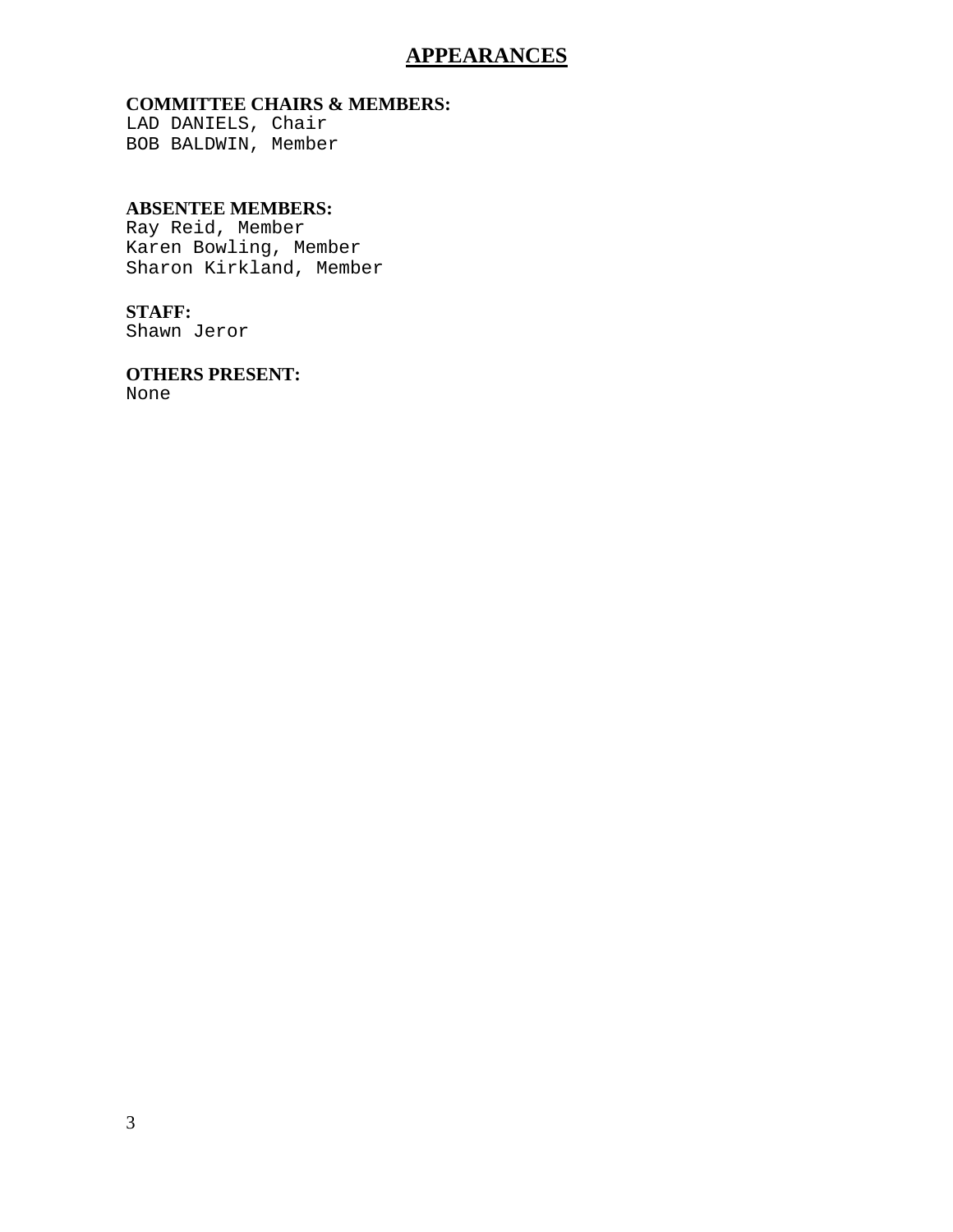#### **PROCEEDINGS**

February 20, 2008

Intervention & Rehabilitation Sub-Committee Employer/Employment Strategies Workgroup 3:30 p.m.

**Call to Order and Comments.** Chairman Lad Daniels called the meeting to order at approximately 3:41 p.m.

#### **1. Purpose of Meeting.**

Discuss the employment issues centered on youth intervention and adult re-entry impacting the Mayor's crime initiative – The Jacksonville Journey.

Chairman Daniels noted that this group has been tasked to make recommendations at the next full sub-committee meeting of Intervention & Rehabilitation Sub-Committee regarding employment of at-risk youth and recently released convicts (both violent and non-violent) reentering the community. He stated that this is one of two meetings being held for this workgroup.

Chairman Daniels presented his ideas for recommendations to the Intervention & Rehabilitation Sub-Committee:

- 1) Have a representative from WorkSource (Bruce Ferguson, recommended) present to the sub-committee what their organization offers to ex-offenders and youth for job placement. Also have them provide the sub-committee with information about other resources or programs available to meet job placement needs.
- 2) Communicate with employers to determine the liabilities of hiring youth and ex-offenders. Find a way to limit or mitigate the barriers employers are faced with (i.e. ADA and EEOC.

Chairman Daniels turned the floor over to Bob Baldwin to hear his recommendations for the Intervention & Rehabilitation Sub-Committee. His recommendations were:

1) Take a look at what incentives are offered to employers how hire ex-offenders. Also, take a look at what incentives

4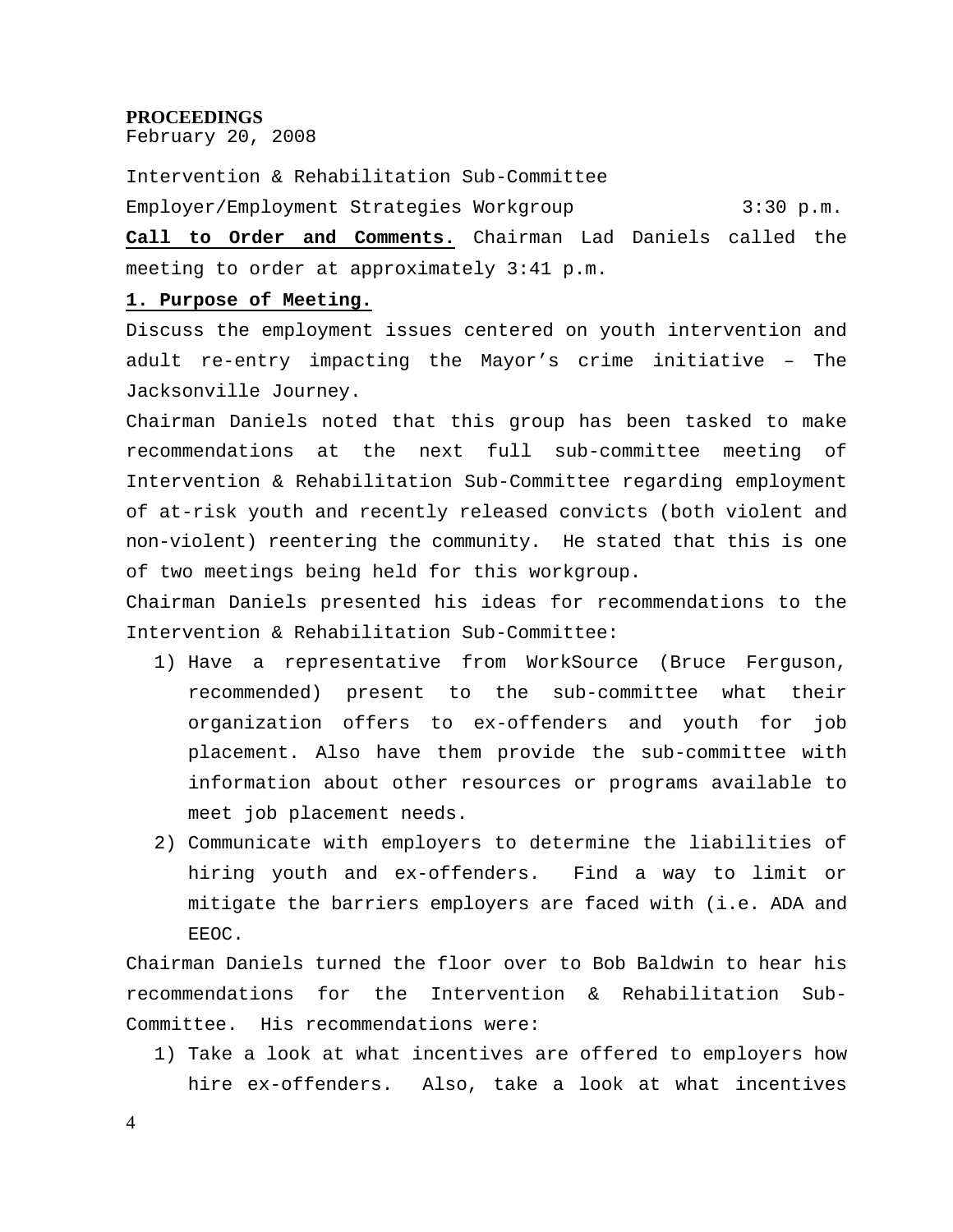could be offered.

- 2) Request Nat Glover to speak to the sub-committee about the Jacksonville Commitment as a program for intervention.
- 3) Request representatives from Winn Dixie (Peter Lynch, recommended) and Publix (Dwayne Stephens, recommended) to speak to the sub-committee regarding recruiting and their success with working with at-risk youth.
- 4) Vocational schools are great for training youth with job skills but lack other programs available in standard schools. Contact Charlie Rutledge with the Duval County Public Schools to speak to the sub-committee regarding vocational school and their programs.
- 5) Ask John Heymann with Communities In Schools to present to the sub-committee what their programs offer to help kids stay in school and prepare for life.

Director Daniels stated that he would like Linda Lanier with the Jacksonville Children's Commission to be contacted regarding information on intervention programs available in the community to young people.

Director Daniels noted that these ideas would be presented at the next scheduled workgroup meeting scheduled for Thursday, February 21, 2008 at  $10:00$  a.m. at the Ed Ball Bldg,  $8<sup>th</sup>$  Floor, in Room 825. Bob Baldwin stated that he could not attend the next meeting, but would like to receive the discussed information. Chairman Daniels adjourned the meeting at approximately 4:41 p.m.

#### **2. Action Items**

Schedule presentations to be made at the sub-committee meetings by: WorkSource Nat Glover

Winn Dixie

Publix

5